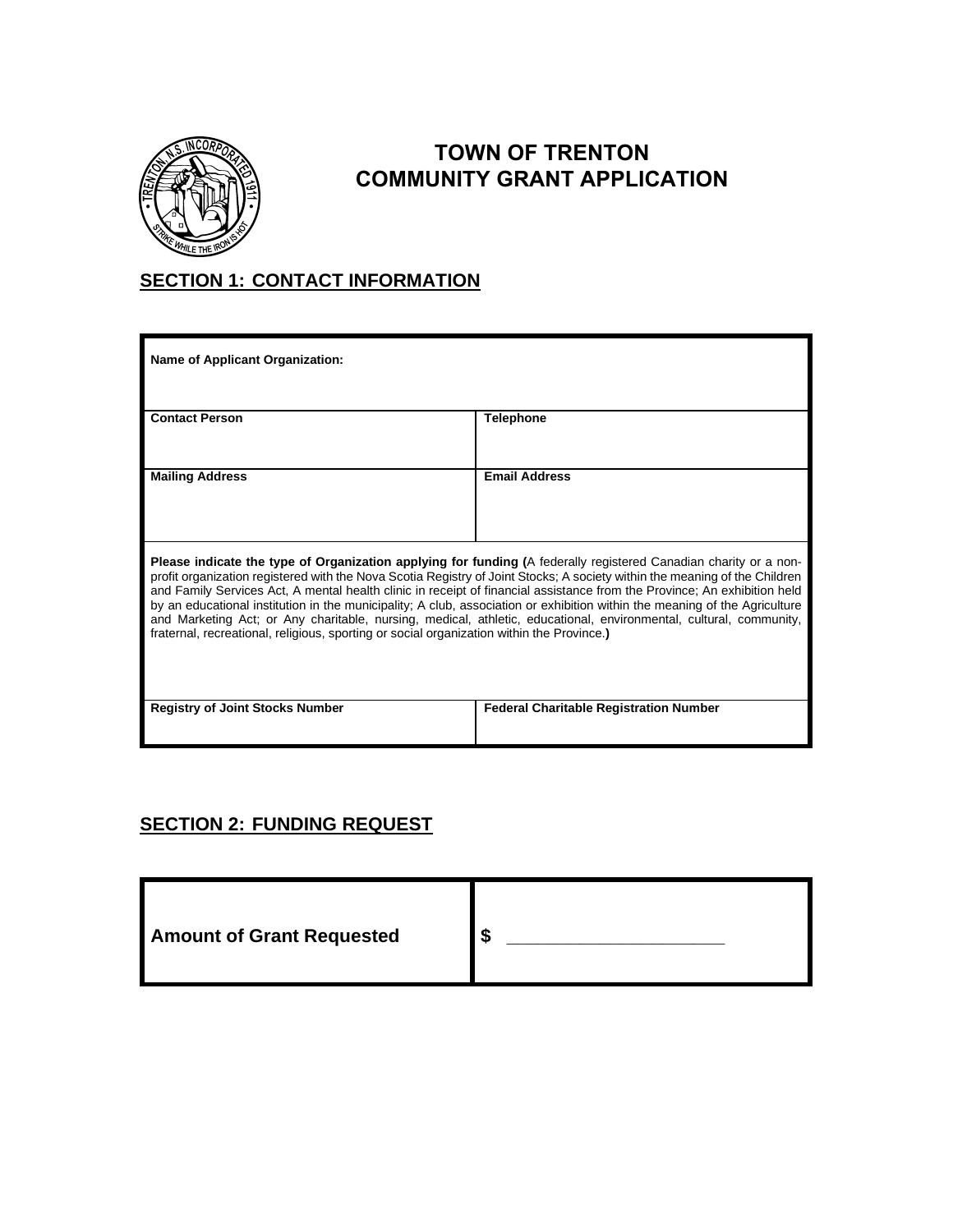#### **SECTION 3: SOURCES OF FUNDING**

Have you applied for other funding for this project/program/service? Please list:

| Level of<br><b>Government</b>         | <b>Department or</b><br><b>Agency Name</b> | <b>Amount</b><br><b>Requested</b> | <b>Amount</b><br><b>Confirmed</b> |
|---------------------------------------|--------------------------------------------|-----------------------------------|-----------------------------------|
| Federal                               |                                            |                                   |                                   |
| Federal                               |                                            |                                   |                                   |
| Provincial                            |                                            |                                   |                                   |
| Provincial                            |                                            |                                   |                                   |
| Municipal                             |                                            |                                   |                                   |
| Municipal                             |                                            |                                   |                                   |
| <b>Other Funding</b><br><b>Bodies</b> |                                            |                                   |                                   |
| <b>Other Funding</b><br><b>Bodies</b> |                                            |                                   |                                   |
|                                       | <b>Totals</b>                              | 0.00                              |                                   |

#### **SECTION 4: PROJECT DESCRIPTION**

Please describe your organization's specific project, program or service:

(Attach additional sheets if space is insufficient)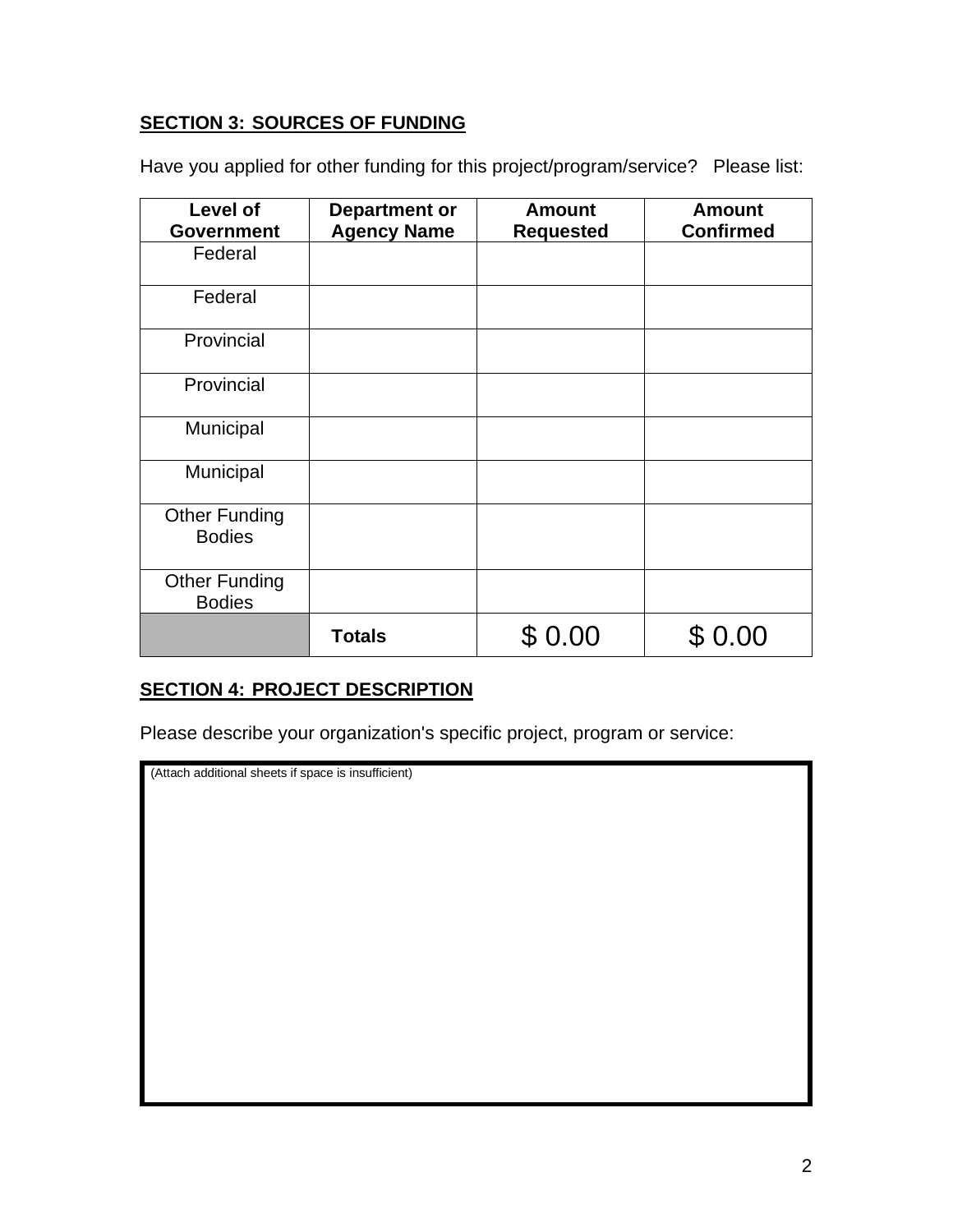## **SECTION 5 COMMUNITY PROFILE**

Please describe the community, area and/or group(s) your organization serves:

(Attach additional sheets if space is insufficient)

## **SECTION 6 BENEFITS**

What benefits will your project, program or service bring to the community/county?

(Attach additional sheets if space is insufficient)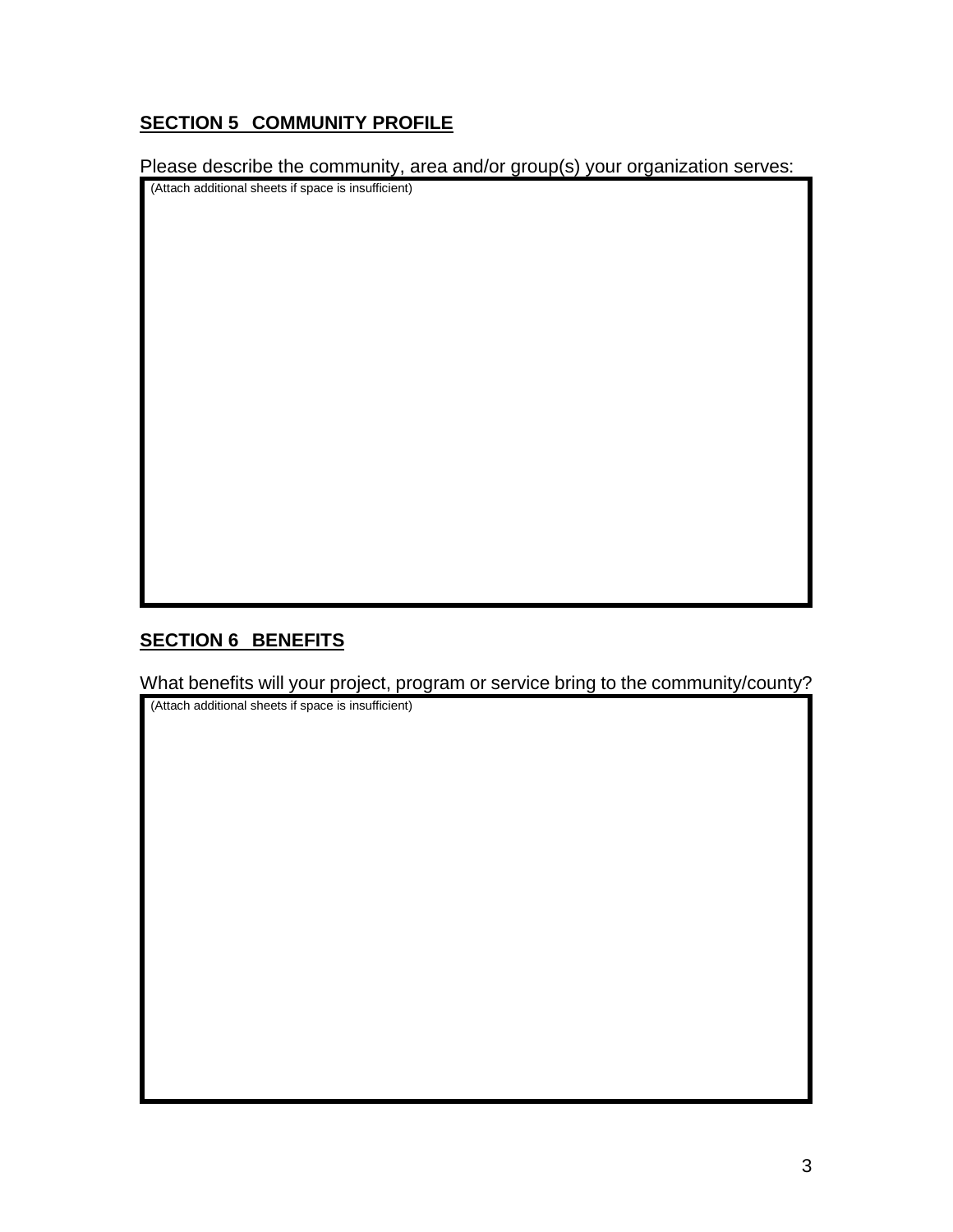## **SECTION 7 VOLUNTEER**

What role(s) do/will volunteers play in this project/program/service operations of your organization? How many volunteers participate?

| (Attach additional sheets if space is insufficient) |  |  |
|-----------------------------------------------------|--|--|
|                                                     |  |  |
|                                                     |  |  |
|                                                     |  |  |
|                                                     |  |  |
|                                                     |  |  |
|                                                     |  |  |
|                                                     |  |  |
|                                                     |  |  |
|                                                     |  |  |
|                                                     |  |  |
|                                                     |  |  |
|                                                     |  |  |
|                                                     |  |  |
|                                                     |  |  |
|                                                     |  |  |
|                                                     |  |  |
|                                                     |  |  |
|                                                     |  |  |
|                                                     |  |  |
|                                                     |  |  |
|                                                     |  |  |
|                                                     |  |  |
|                                                     |  |  |
|                                                     |  |  |
|                                                     |  |  |
|                                                     |  |  |
|                                                     |  |  |
|                                                     |  |  |
|                                                     |  |  |
|                                                     |  |  |
|                                                     |  |  |
|                                                     |  |  |
|                                                     |  |  |
|                                                     |  |  |
|                                                     |  |  |
|                                                     |  |  |
|                                                     |  |  |
|                                                     |  |  |
|                                                     |  |  |
|                                                     |  |  |
|                                                     |  |  |
|                                                     |  |  |
|                                                     |  |  |
|                                                     |  |  |

#### **Please list your Board of Directors or Executive Committee Members**

| Name | Position | Address | Telephone # |
|------|----------|---------|-------------|
|      |          |         |             |
|      |          |         |             |
|      |          |         |             |
|      |          |         |             |
|      |          |         |             |
|      |          |         |             |
|      |          |         |             |
|      |          |         |             |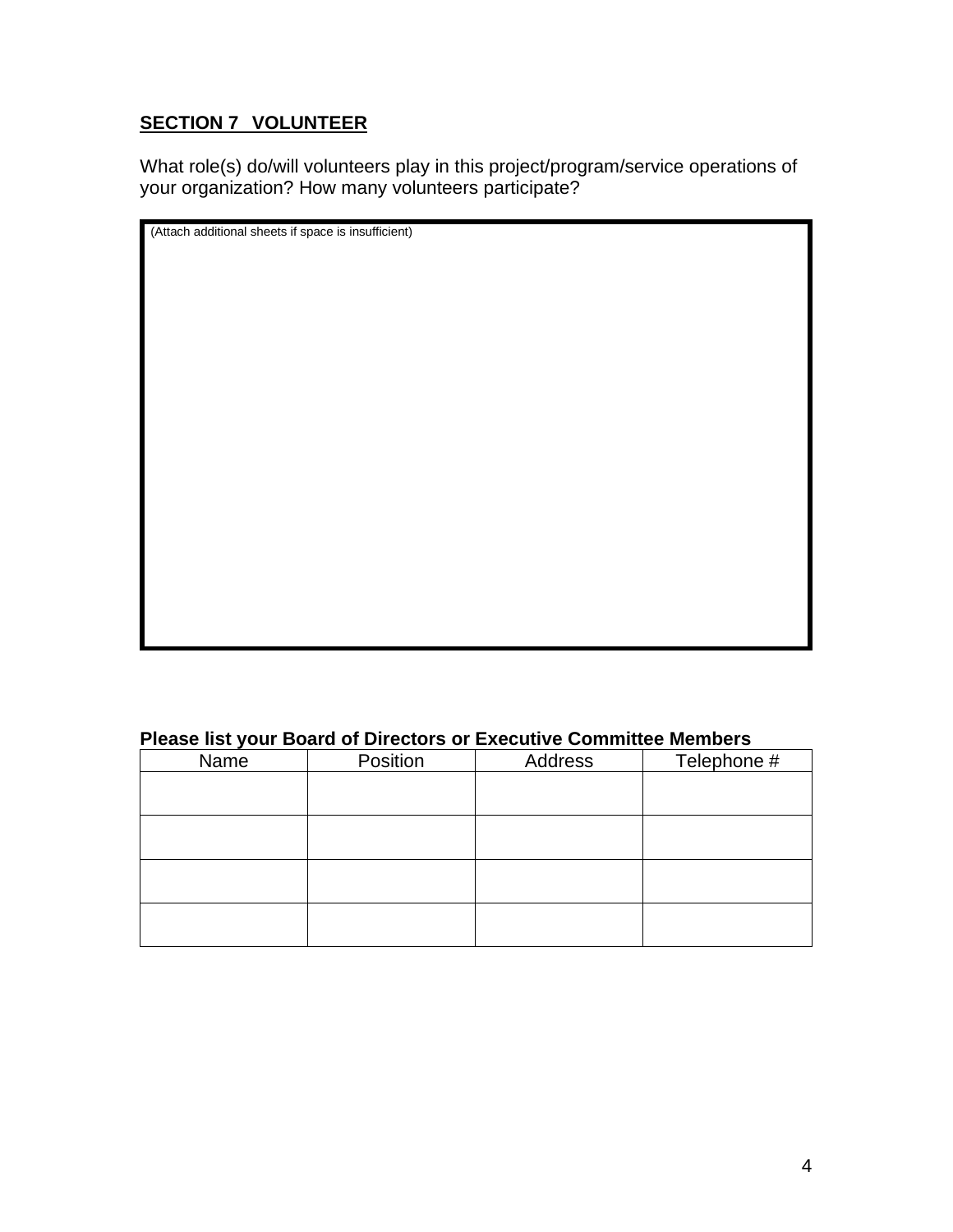**Please summarize the major elements of the budget of your organization or project (or attach a copy of the budget of your organization or project):**

| <b>Sources of Revenue</b>          | <b>Amount</b> |
|------------------------------------|---------------|
| Town of Trenton                    |               |
| <b>Federal Assistance</b>          |               |
| <b>Provincial Assistance</b>       |               |
| Fund-Raising                       |               |
| Memberships                        |               |
| <b>Fees For Service</b>            |               |
| <b>Other Municipal Governments</b> |               |
| <b>Other Funding</b>               |               |
| <b>Totals</b>                      | ΩÜ            |

**Note: For applications of \$500 or less it is not necessary to complete this section, simply attach the financial statement or Treasurer's report for the most recent fiscal year.**

| <b>Expenditures</b> | <b>Amount</b> |
|---------------------|---------------|
|                     |               |
|                     |               |
|                     |               |
|                     |               |
|                     |               |
|                     |               |
|                     |               |
|                     |               |
|                     |               |
| <b>Totals</b>       | \$0.00        |